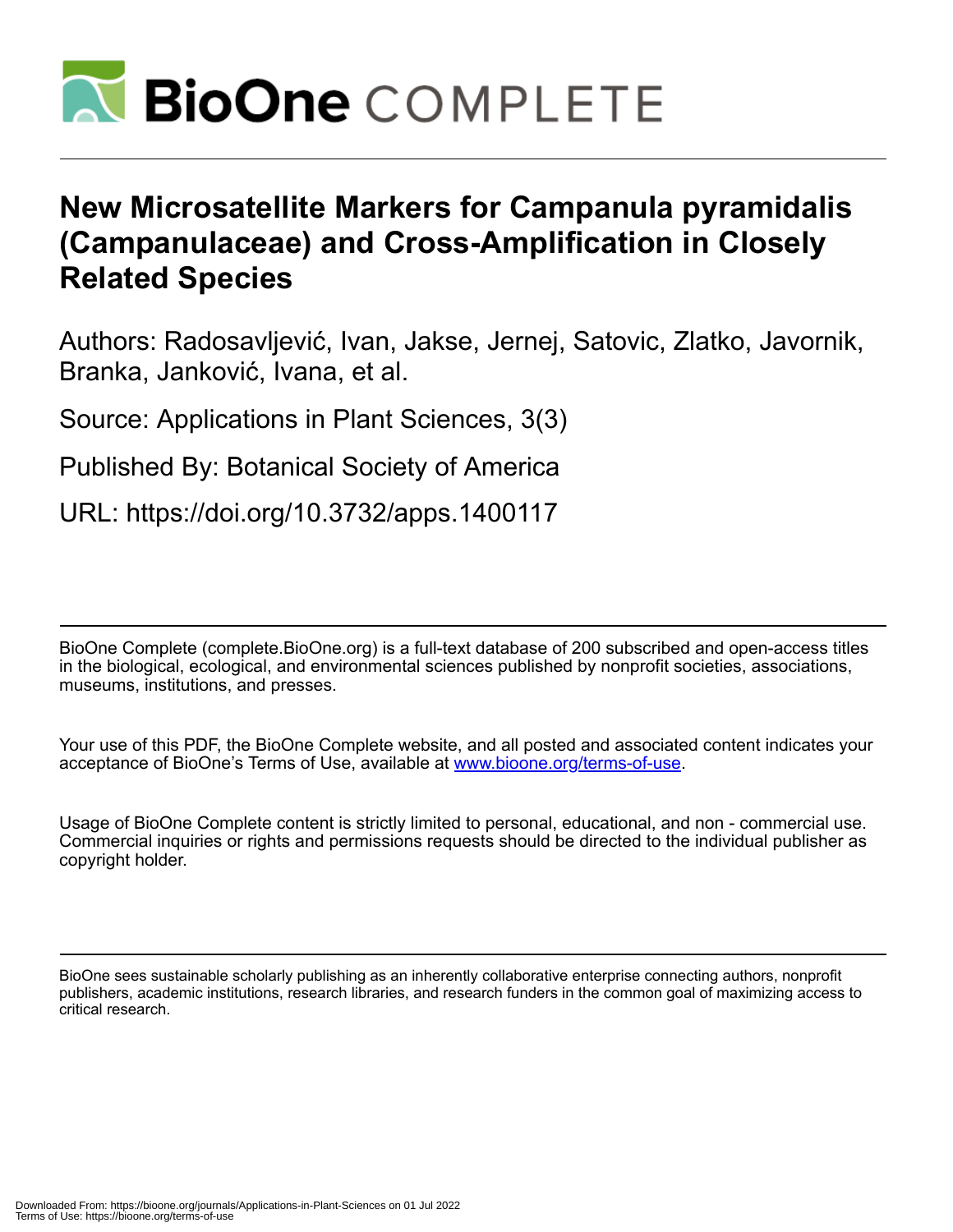

PRIMER NOTE

## **NEW MICROSATELLITE MARKERS FOR** *CAMPANULA PYRAMIDALIS*  **(CAMPANULACEAE) AND CROSS-AMPLIFICATION IN CLOSELY RELATED SPECIES**<sup>1</sup>

IVAN RADOSAVLJEVIĆ<sup>2</sup>, JERNEJ JAKSE<sup>3</sup>, ZLATKO SATOVIC<sup>4</sup>, BRANKA JAVORNIK<sup>3</sup>, IVANA JANKOVIĆ<sup>5</sup>, AND ZLATKO LIBER<sup>2,6</sup>

<sup>2</sup>Division of Botany, Department of Biology, Faculty of Science, University of Zagreb, Marulićev trg 9a, 10000 Zagreb, Croatia;<br><sup>3</sup>Centre for Plant Biotechnology and Breeding, Agronomy Department, Biotechnical Faculty, Un Jamnikarjeva 101, 1000 Ljubljana, Slovenia; <sup>4</sup>Department of Seed Science and Technology, Faculty of Agriculture, University of Zagreb, Svetošimunska cesta 25, 10000 Zagreb, Croatia; and <sup>5</sup>Institute of Botany and Botanical Garden Jevremovac, Faculty of Biology, University of Belgrade, Takovska 43, 11000 Belgrade, Serbia

- Premise of the study: Microsatellite markers were identified and characterized to study the genetic diversity and structure, conservation status, taxonomy, and biogeography of subspecific taxa and populations of *Campanula pyramidalis* (Campanulaceae).
- *Methods and Results:* Eleven microsatellite markers were developed from genomic libraries enriched for di- and trinucleotide repeats. A total of 80 alleles were observed in the tested natural population. The number of alleles per locus, observed heterozygosity, and expected heterozygosity ranged from four to 13, 0.217 to 0.913, and 0.521 to 0.895, respectively.
- *Conclusions:* The new microsatellite markers will be useful for studying genetic diversity and structure as well as for better assessing the conservation status of subspecific taxa and populations of *C. pyramidalis*. Furthermore, a set of seven loci was successfully cross-amplified in *C. secundiflora* and *C. versicolor* and will be of great value for addressing unsolved taxonomic and biogeographic issues within the *C. pyramidalis* species complex.

Key words: *Campanula pyramidalis*; Campanulaceae; cross-amplification; microsatellites; simple sequence repeat (SSR).

 The *Campanula pyramidalis* L. species complex (Campanulaceae) is naturally distributed across the Balkan Peninsula and in a small part of the southern Apennines. It is also established in horticulture worldwide. This species complex is usually found in rocky habitats with specific edaphic and microclimatic conditions. Although 21 taxa have been described within the *C. pyramidalis* complex, only three species have been generally accepted: *C. pyramidalis* , *C. versicolor* Sibth. & Sm., and *C. secundiflora* Vis. & Pančić (Fedorov and Kovanda, 1976; Lammers, 2007; Lakušić et al., 2013). All these taxa have narrow geographic distributions and form phylogenetically closely related groups (Park et al., 2006; Liber et al., 2008; Lakušić et al., 2013 ).

 To elucidate the complicated relationships within this species complex, a broad molecular phylogenetic study based on DNA sequences was performed by Lakušić et al. (2013). Although this work led to many new insights and the description

<sup>1</sup> Manuscript received 17 December 2014; revision accepted 3 February 2015.

This study was supported by the Scientific Research Council of the Republic of Croatia (Project No. 119-1191193-1232 and 178-1191193- 0212), by the Slovenian Research Agency Research Program (P4-0077), and by the Serbian Ministry of Education, Science, and Technological Development (Project No. 173030). The authors thank D. Lakušić (Belgrade, Serbia) for field and conceptual assistance and suggestions. <br><sup>6</sup> Author for correspondence: zlatko.liber@botanic.hr

doi:10.3732/apps.1400117

of a new species (*C. austroadriatica* D. Lakušić & Kovačić), the relationships and evolutionary patterns at the subspecific level remain poorly understood. Our current research focuses on expanding the sampling and developing faster-evolving molecular markers that can discriminate among and within closely related and recently diverged taxa. In accordance with these objectives, 11 new microsatellite markers were developed in the current study.

### METHODS AND RESULTS

 Total genomic DNA was isolated from 25 mg of silica-dried leaves with the GenElute Plant Genomic DNA Miniprep Kit (Sigma-Aldrich, St. Louis, Missouri, USA). New microsatellites were identified and characterized from genomic DNA libraries enriched for di- and trinucleotide repeats according to Radosavljević et al. (2011, 2012). Enriched fragments containing microsatellite regions were ligated to the pGEM-T Easy Vector (Promega Corporation, Madison, Wisconsin, USA) followed by transformation of XL-10 Gold Competent Cells (Agilent Technologies, Santa Clara, California, USA). After overnight incubation at 37°C, white bacterial colonies were transferred into 384-well plates containing Luria–Bertani (LB) freezing media (LB broth + 13 mM  $KH_2PO_4$ , 6.8 mM ( $NH_4$ )<sub>2</sub>SO<sub>4</sub>, 1.7 mM sodium citrate, 36 mM K<sub>2</sub>HPO<sub>4</sub>, 4.4% v/v glycerol). Libraries were transferred onto nylon membranes and screened by Southern hybridization using Cy5-labeled and Cy3-labeled 30-bp oligonucleotides with GA, GT, AGA, ACT, and ATC repeats (Eurofins MWG Operon, Huntsville, Alabama, USA). Positives were detected by scanning the blots using an Ettan DIGE Imager (GE Healthcare Biosciences, Pittsburgh, Pennsylvania, USA). A total of 192 positive clones were selected from the libraries, and plasmid isolations were performed using Wizard Plus SV Minipreps (Promega Corporation). The plasmids were sequenced from both ends using T7 and SP6 universal PCR primers, BigDye chemistry, and an ABI 3130xL DNA analyzer (Applied Biosystems,

Applications in Plant Sciences 2015 3(3): 1400117; http://www.bioone.org/loi/apps © 2015 Radosavljević et al. Published by the Botanical Society of America. This work is licensed under a Creative Commons Attribution License (CC-BY-NC-SA).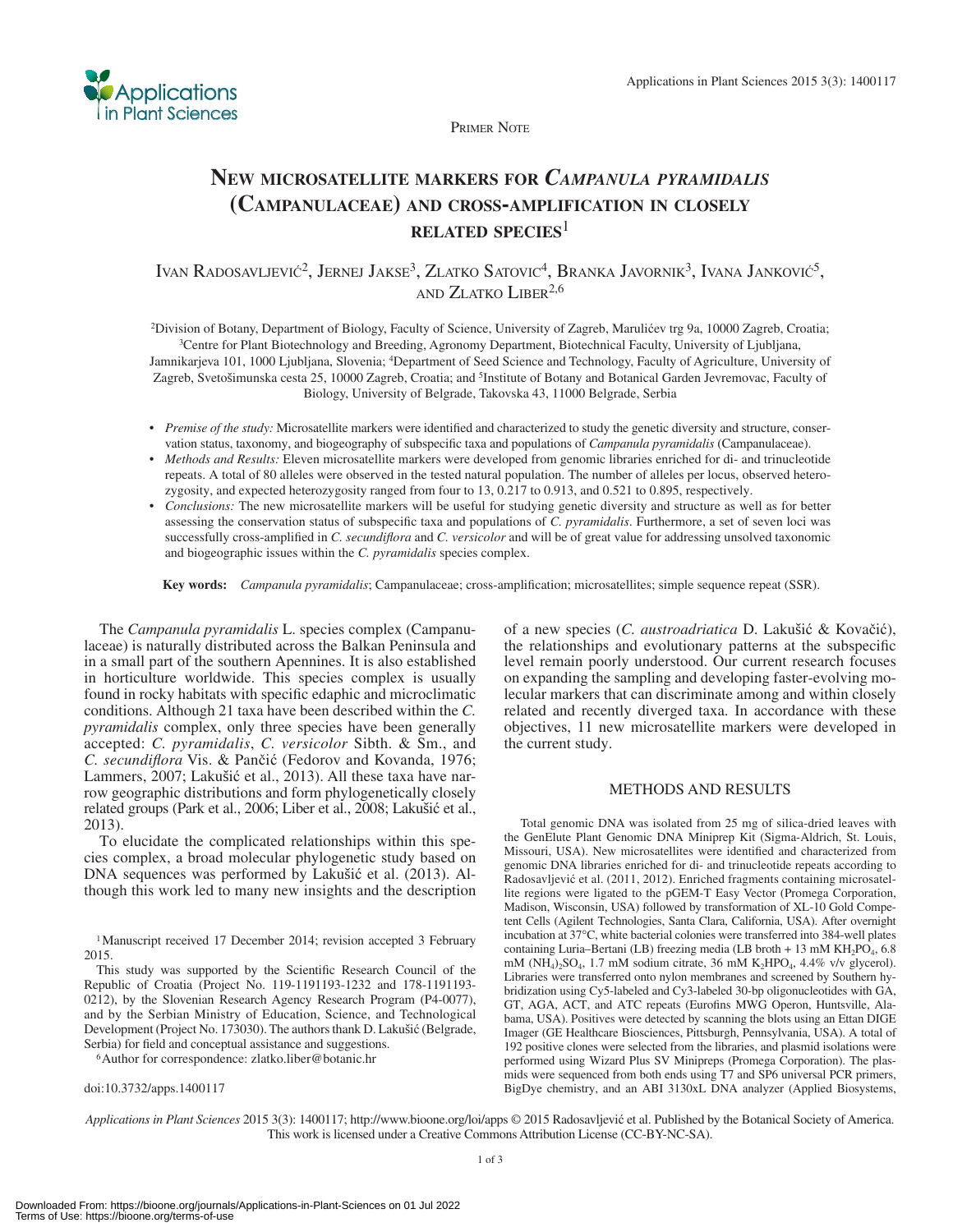| Locus   | Primer sequences $(5'–3')$                  | Repeat motif       | Allele size range (bp) | GenBank<br>accession no. |
|---------|---------------------------------------------|--------------------|------------------------|--------------------------|
| CpUZ001 | AAGTATTGGACCCCGAGCTT<br>F:                  | $(ACT)_{8}$        | $130 - 163$            | KF926847                 |
|         | ATCACCCTAGCCATGCAATC<br>R:                  |                    |                        |                          |
| CpUZ002 | CCGAATGCACCGTATACTCA<br>F:                  | (AGA) <sub>0</sub> | $155 - 167$            | KF926848                 |
|         | AGCAGTAAATTGGACGGTCTG<br>R:                 |                    |                        |                          |
| CpUZ003 | CCTCTTCCGAATGACGCTTA<br>$_{\rm F}$ :        | $(GA)_{12}$        | $167 - 259$            | KF926849                 |
|         | CACTCTTGCTTACACCTTGTGC<br>R:                |                    |                        |                          |
| CpUZ004 | GCGAGACTTCTGTGATGTGG<br>$_{\rm F}$ :        | $(AGA)_{12}$       | $133 - 181$            | KF926850                 |
|         | TGTGGAGAAATGGACGTTCT<br>R:                  |                    |                        |                          |
| CpUZ005 | ATGTTTGCCCTTTTCACTGC<br>$_{\rm F}$ :        | $(GT)_{12}$        | $146 - 160$            | KF926851                 |
|         | TTGGGATGTTGGAACACAAA<br>R:                  |                    |                        |                          |
| CpUZ006 | CAGCAATGCAGAAATCGAAA<br>F:                  | $(GT)_{14}$        | $212 - 228$            | KF926852                 |
|         | AAACCCCTTCCTCCTAAATCA<br>R:                 |                    |                        |                          |
| CpUZ007 | TGTGGGAGGTTCATTGGTTT<br>$_{\rm F}$ :        | $(GT)_{16}$        | $200 - 248$            | KF926853                 |
|         | ACTGCATGCGACAAGATCAA<br>R:                  |                    |                        |                          |
| CpUZ008 | ATGCAGGGAGCATTGAAGAT<br>F:                  | $(GT)_{15}$        | 196-204                | KF926854                 |
|         | CCCCAGGAGTCTTTCTCTCC<br>R:                  |                    |                        |                          |
| CpUZ009 | CAAATTTGAACGGGTTTTCG<br>$_{\rm F}$ :        | $(GA)_{19}$        | $181 - 207$            | KF926855                 |
|         | <b>ACTCTTCCCCTCCACATTCC</b><br>R:           |                    |                        |                          |
| CpUZ010 | <b>TCCACCCACCAATAATCTCC</b><br>$_{\rm F}$ : | $(ATC)_{10}$       | $163 - 199$            | KF926856                 |
|         | ATCCAGAACCCGAAAATTCC<br>R:                  |                    |                        |                          |
| CpUZ011 | ACACTGCCGATATGTGCGTA<br>$_{\rm F}$ :        | $(GT)_{16}$        | $220 - 246$            | KF926857                 |
|         | CCATGTTCGTGTGTAATCATCA<br>R:                |                    |                        |                          |

TABLE 1. Characteristics of 11 new microsatellite markers for *Campanula pyramidalis* . a

<sup>a</sup>A PCR protocol with initial touchdown cycles was used (annealing temperature 55°C).

Foster City, California, USA). Geneious 5.6.4 (Biomatters Ltd., Auckland, New Zealand; http://www.geneious.com/) was used to edit and assemble the sequences. Microsatellite repeats were localized using MISA Perl script (Thiel et al., 2003). PCR primers flanking the microsatellite repeats were designed for 48 sequences using Primer3 version 4.0 (Untergasser et al., 2012), with the optimum conditions set at a length of 20 bp (18–27 bp), a temperature of 60.0 °C (57– 63 $^{\circ}$ C), a GC content of 50% (20–80%), and a product size range of 140–210 bp.

A preliminary study using five *C. pyramidalis* individuals from a natural population from Mt. Velebit (Croatia) (Appendix 1) resulted in the selection of 11 microsatellite loci (Table 1) that were polymorphic, had low levels of stutter bands, and did not yield evidence of nonspecific amplification. These 11 microsatellite loci were subsequently used in a wider analysis using 24 individuals from the same population. The sequences of microsatellite loci were deposited into GenBank (accession no. KF926847-KF926857; Table 1). PCR amplification was performed using a tailed PCR primer approach (Schuelke, 2000) that involved a two-step PCR protocol with an initial touchdown cycle (94°C for 5 min; 5 cycles of 45 s at 94°C, 30 s at 60°C, which was lowered by 1°C in each cycle, and 90 s at 72 $\degree$ C; 25 cycles of 45 s at 94 $\degree$ C, 30 s at 55 $\degree$ C, and 90 s at 72 $\degree$ C; and an 8-min extension step at 72°C). The 20-μL total volume of the PCR mix contained 8 pmol each of reverse and FAM-M13(–21) primers, 2 pmol of the forward primer, 1× PCR buffer, 0.2 mM dNTPs, 1 unit TaKaRa *Taq* Hot Start DNA Polymerase (TaKaRa Bio Inc., Otsu, Shiga, Japan), and 5 ng of template DNA. The PCR products were genotyped on an ABI 3730xL DNA analyzer (Applied Biosystems) by the Macrogen DNA service (Seoul, Korea) and analyzed using GeneMapper 4.0 (Applied Biosystems).

PowerMarker 3.25 (Liu and Muse, 2005) software was used to calculate the average number of alleles per locus  $(A)$ , the observed heterozygosity  $(H_0)$ , and the expected heterozygosity ( $H_e$ ) of each microsatellite locus. Hardy–Weinberg equilibrium (HWE) and linkage disequilibrium were tested using GENEPOP 3.4 (Raymond and Rousset, 1995). Sequential Bonferroni corrections (Holm, 1979 ) were applied when conducting multiple statistical tests using SAS 8.02 (SAS Institute, Cary, North Carolina, USA). Each locus was evaluated for the presence of null alleles, scoring errors, and allelic dropout using MICRO-CHECKER 2.2.3 (van Oosterhout et al., 2004).

All 11 loci were polymorphic, with an average of  $7.27$  alleles per locus,  $H_0$ ranging from  $0.217$  to  $0.913$ , and  $H<sub>e</sub>$  from  $0.521$  to  $0.895$  (Table 2). Three out of the 11 newly developed microsatellite loci (CpUZ001, CpUZ004, and CpUZ008) showed significant deviations from HWE (Table 2). Deviations from HWE may have been related to the presence of null alleles, although we found no null homozygotes. The null allele frequencies, estimated using Brookfield's formula (Brookfield, 1996), were 0.178 (CpUZ001), 0.119 (CpUZ004), and 0.267  $(CpUZ008)$ . One out of the 55 tests for linkage disequilibrium was significant ( *P* < 0.01) after applying sequential Bonferroni corrections (CpUZ003/CpUZ009).

 The 11 new microsatellite markers from *C. pyramidalis* were also tested on 24 individuals from natural populations of the closely related *C. secundiflora* and *C. versicolor* (Appendix 1). Seven out of the 11 microsatellite loci were successfully cross-amplified in both species (Table 2). The total number of alleles observed at each locus in *C. secundiflora* ranged from two to eight, the  $H_0$ from 0.136 to 0.833, and the  $H_e$  from 0.509 to 0.852. All loci were in accordance with HWE, and no linkage disequilibrium was detected between any pair of loci. The total number of alleles observed at each locus in *C. versicolor* ranged from two to six, the  $H_0$  from 0.167 to 0.625, and the  $H_e$  from 0.156 to 0.763. Two out of seven loci (CpUZ003 and CpUZ004) deviated from HWE. Based on the results from MICRO-CHECKER, the occurrence of null alleles was suggested for both loci at frequencies of 0.296 (CpUZ003) and 0.136 (CpUZ004). No evidence of linkage disequilibrium was detected across any pairwise comparisons except between CpUZ009 and CpUZ010.

 TABLE 2. Genetic properties of the 11 newly developed microsatellites in natural populations of *Campanula pyramidalis*, *C. secundiflora*, and *C. versicolor.*

|         | C. pyramidalis<br>$(n = 24)$ |             | C. secundiflora<br>$(n = 24)$ |                | C. versicolor<br>$(n = 24)$ |                            |                             |             |                     |
|---------|------------------------------|-------------|-------------------------------|----------------|-----------------------------|----------------------------|-----------------------------|-------------|---------------------|
| Locus   | A                            | $H_{\rm o}$ | $H_e^{\rm a}$                 | A              | $H_{\rm o}$                 | $H_{\scriptscriptstyle e}$ | A                           | $H_{\rm o}$ | $H_{\rm e}^{\rm a}$ |
| CpUZ001 | 5                            | 0.458       | $0.798*$                      | 3              | 0.136                       | 0.548                      | 3                           | 0.625       | 0.524               |
| CpUZ002 | 5                            | 0.478       | 0.629                         |                |                             |                            |                             |             |                     |
| CpUZ003 | 13                           | 0.864       | 0.870                         | 8              | 0.714                       | 0.852                      | 6                           | 0.217       | $0.763***$          |
| CpUZ004 | 8                            | 0.542       | $0.770**$                     | 4              | 0.833                       | 0.703                      | 5                           | 0.500       | $0.758*$            |
| CpUZ005 | 7                            | 0.727       | 0.850                         | 4              | 0.500                       | 0.521                      | $\mathcal{D}_{\mathcal{L}}$ | 0.167       | 0.156               |
| CpUZ006 | 8                            | 0.708       | 0.790                         | 6              | 0.792                       | 0.808                      | 5                           | 0.500       | 0.660               |
| CpUZ007 | 7                            | 0.454       | 0.521                         |                |                             |                            |                             |             |                     |
| CpUZ008 | 4                            | 0.217       | $0.686***$                    |                |                             |                            |                             |             |                     |
| CpUZ009 | 7                            | 0.652       | 0.857                         | $\overline{2}$ | 0.227                       | 0.509                      | 4                           | 0.542       | 0.650               |
| CpUZ010 | 5                            | 0.409       | 0.734                         | 5              | 0.792                       | 0.762                      | 6                           | 0.375       | 0.607               |
| CpUZ011 | 11                           | 0.913       | 0.895                         |                |                             |                            |                             |             |                     |

*Note*:  $A =$  number of alleles;  $H_e =$  expected heterozygosity;  $H_o =$ observed heterozygosity;  $n =$  number of individuals analyzed.

<sup>a</sup>Significant deviations from Hardy–Weinberg equilibrium after sequential Bonferroni corrections: \*\*\* represents significance at the  $0.1\%$  nominal level; \*\* represents significance at the 1% nominal level; \* represents significance at the 5% nominal level.